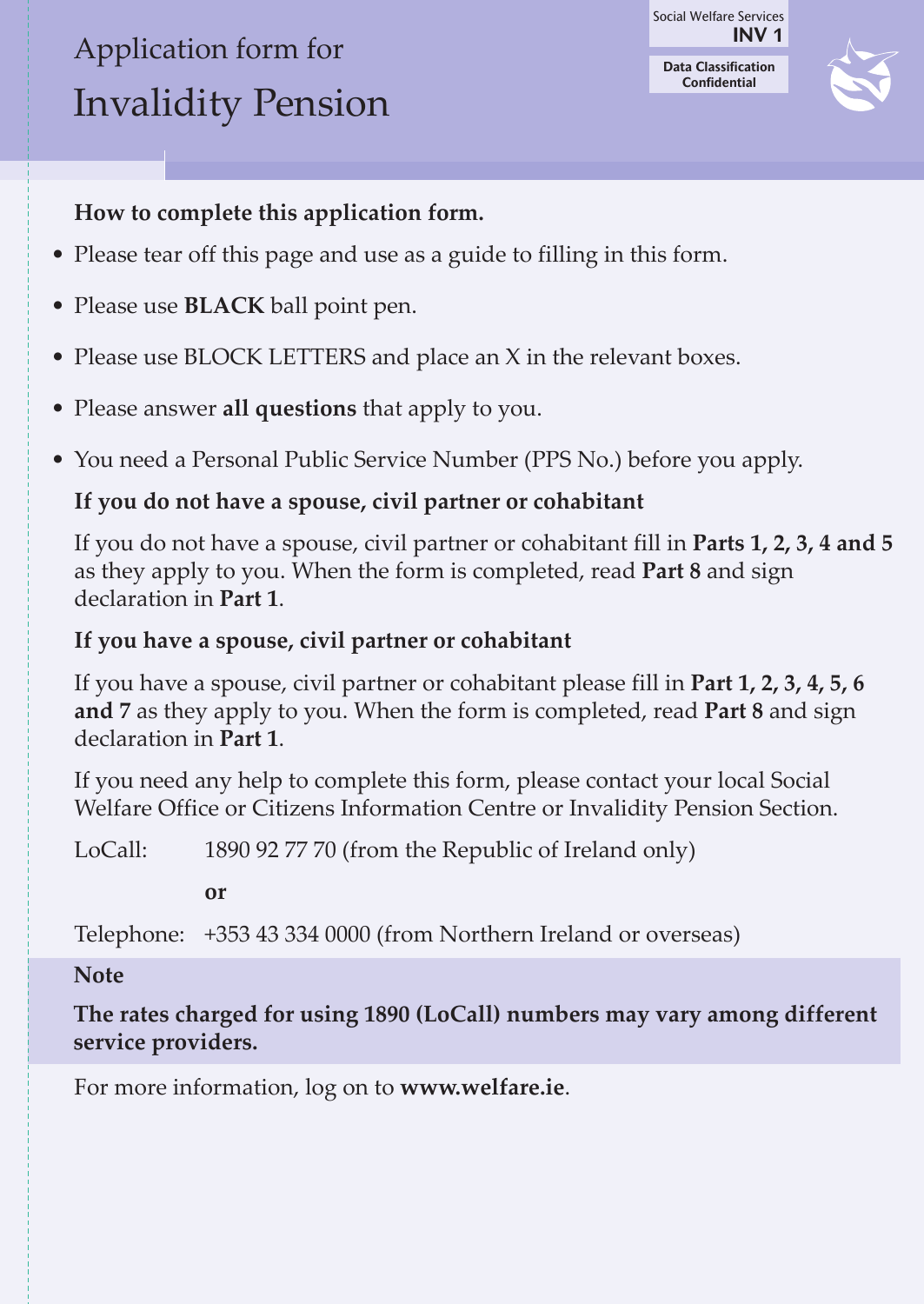## How to fill in first page of this form

To help us in processing your claim:

- Print letters and numbers clearly.
- Use one box for each character (letter or number).

Please see example below.

| 1. Your PPS No.:                                                  | 1                | $\overline{2}$ | $\mathbf{3}$   | 4                                                           | 5                       | 6                      | $\overline{7}$          | T        |                |                |   |       |  |  |                           |  |
|-------------------------------------------------------------------|------------------|----------------|----------------|-------------------------------------------------------------|-------------------------|------------------------|-------------------------|----------|----------------|----------------|---|-------|--|--|---------------------------|--|
| 2. Your title: (insert an 'X' or<br>specify)                      | Mr.              |                |                | Mrs. $ X $                                                  |                         |                        | Ms.                     |          |                |                |   | Other |  |  |                           |  |
| 3. Your surname:                                                  | M                | U              | R              | P                                                           | н                       | Y                      |                         |          |                |                |   |       |  |  |                           |  |
| 4. Your first name(s):                                            | <b>M</b>         | $\mathsf{A}$   | U              | R                                                           | E                       | E                      | N                       |          |                |                |   |       |  |  |                           |  |
| 5. Your first name as it<br>appears on your birth<br>certificate: | <b>M</b>         | $\mathsf{A}$   | $\mathsf{R}$   | Y                                                           |                         |                        |                         |          |                |                |   |       |  |  |                           |  |
| 6. Your birth surname:                                            | M                | C              | D              | E.                                                          | R                       | M                      | $\mathbf 0$             | T        | T              |                |   |       |  |  |                           |  |
| 7. Your mother's birth<br>surname:                                | K                | E              | L              | L                                                           | Y                       |                        |                         |          |                |                |   |       |  |  |                           |  |
| 8. Your date of birth:                                            | $\overline{2}$   | 8              |                | $\bf{0}$                                                    | $\overline{2}$          |                        | 1                       | 9        | $\overline{7}$ | $\bf{0}$       |   |       |  |  |                           |  |
|                                                                   | D                | D              |                | M                                                           | M                       |                        | Y                       | Y        | Y              | Y              |   |       |  |  |                           |  |
|                                                                   |                  |                |                |                                                             |                         | <b>Contact Details</b> |                         |          |                |                |   |       |  |  |                           |  |
| 9. Your address:                                                  | 1                |                | N              | Е                                                           | W                       |                        | $\mathsf{S}$            | T        | R              | E              | Е | T     |  |  |                           |  |
|                                                                   | O                | L              | D              |                                                             | T                       | $\mathbf 0$            | W                       | N        |                |                |   |       |  |  |                           |  |
|                                                                   | $\mathsf{C}$     | $\mathbf 0$    |                | D                                                           | $\mathbf 0$             | $\mathsf{N}$           | E                       | G        | A              | L              |   |       |  |  |                           |  |
|                                                                   |                  |                |                |                                                             |                         |                        |                         |          |                |                |   |       |  |  |                           |  |
|                                                                   | $\bf{0}$         | 8              | 6              | $\mathbf 1$                                                 | $\overline{2}$          | 3                      | $\overline{\mathbf{4}}$ | 5        | 6              | $\overline{7}$ |   |       |  |  |                           |  |
| 10.Your telephone number:                                         |                  | B              | LΕ             |                                                             |                         |                        |                         |          |                |                |   |       |  |  |                           |  |
|                                                                   | $\boldsymbol{0}$ | $\mathbf 1$    | $\overline{7}$ | $\bf{0}$                                                    | $\overline{\mathbf{4}}$ | $\mathbf{3}$           | $\bf{0}$                | $\bf{0}$ | $\bf{0}$       |                |   |       |  |  |                           |  |
|                                                                   |                  |                |                | LANDLINE                                                    |                         |                        |                         |          |                |                |   |       |  |  |                           |  |
| 11.Your email address:                                            |                  |                |                | $M$ $M$ $U$ $R$ $P$ $H$ $Y$ $Q$ $W$ $E$ $L$ $F$ $A$ $R$ $E$ |                         |                        |                         |          |                |                |   |       |  |  | $\mathbf{I}$ $\mathbf{E}$ |  |
|                                                                   |                  |                |                |                                                             |                         |                        |                         |          |                |                |   |       |  |  |                           |  |
|                                                                   |                  |                |                |                                                             |                         |                        |                         |          |                |                |   |       |  |  |                           |  |
| SAMPLE                                                            |                  |                |                |                                                             |                         |                        |                         |          |                |                |   |       |  |  |                           |  |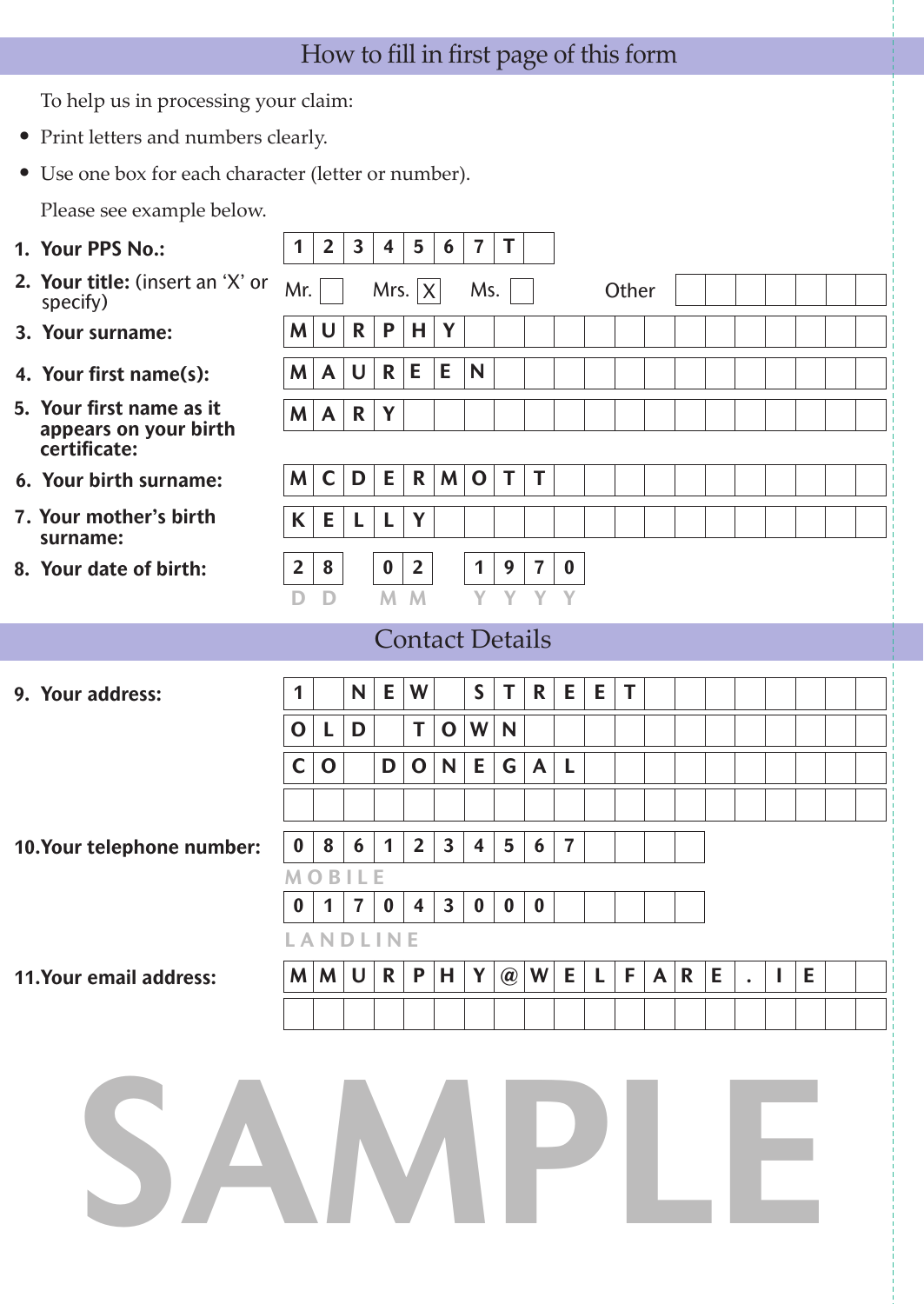# Application form for

# Invalidity Pension

**INV 1** Social Welfare Services **Data Classification**

**Confidential**

| Part 1                                                              | <b>Your own details</b>                                                    |
|---------------------------------------------------------------------|----------------------------------------------------------------------------|
| 1. Your PPS No.:                                                    |                                                                            |
| 2. Your title: (insert an 'X' or<br>specify)                        | Mr.<br>Other<br>Mrs.<br>Ms.                                                |
| 3. Your surname:                                                    |                                                                            |
| 4. Your first name(s):                                              |                                                                            |
| 5. Your first name as it<br>appears on your birth<br>certificate:   |                                                                            |
| 6. Your birth surname:                                              |                                                                            |
| 7. Your mother's birth<br>surname:                                  |                                                                            |
| 8. Your date of birth:                                              |                                                                            |
|                                                                     | Y Y Y Y<br>M <sub>M</sub><br>D<br>D                                        |
|                                                                     | <b>Contact Details</b>                                                     |
| 9. Your address:                                                    |                                                                            |
|                                                                     |                                                                            |
|                                                                     |                                                                            |
|                                                                     |                                                                            |
| 10.Your telephone number:                                           |                                                                            |
|                                                                     | <b>MOBILE</b>                                                              |
|                                                                     | LANDLINE                                                                   |
| 11.Your email address:                                              |                                                                            |
|                                                                     |                                                                            |
|                                                                     |                                                                            |
|                                                                     | Declaration                                                                |
| I declare that all the information I give on this form is accurate. | I will tell the Department when my means or circumstances change.          |
|                                                                     | Date:<br>$\mathbf{2}$<br>$\boldsymbol{0}$<br>M<br>M<br>Y<br>Y<br>D<br>Y    |
| Signature (not block letters)                                       |                                                                            |
|                                                                     | Warning: If you make a false statement or withhold information, you may be |
|                                                                     | prosecuted leading to a fine, a prison term or both.                       |
|                                                                     |                                                                            |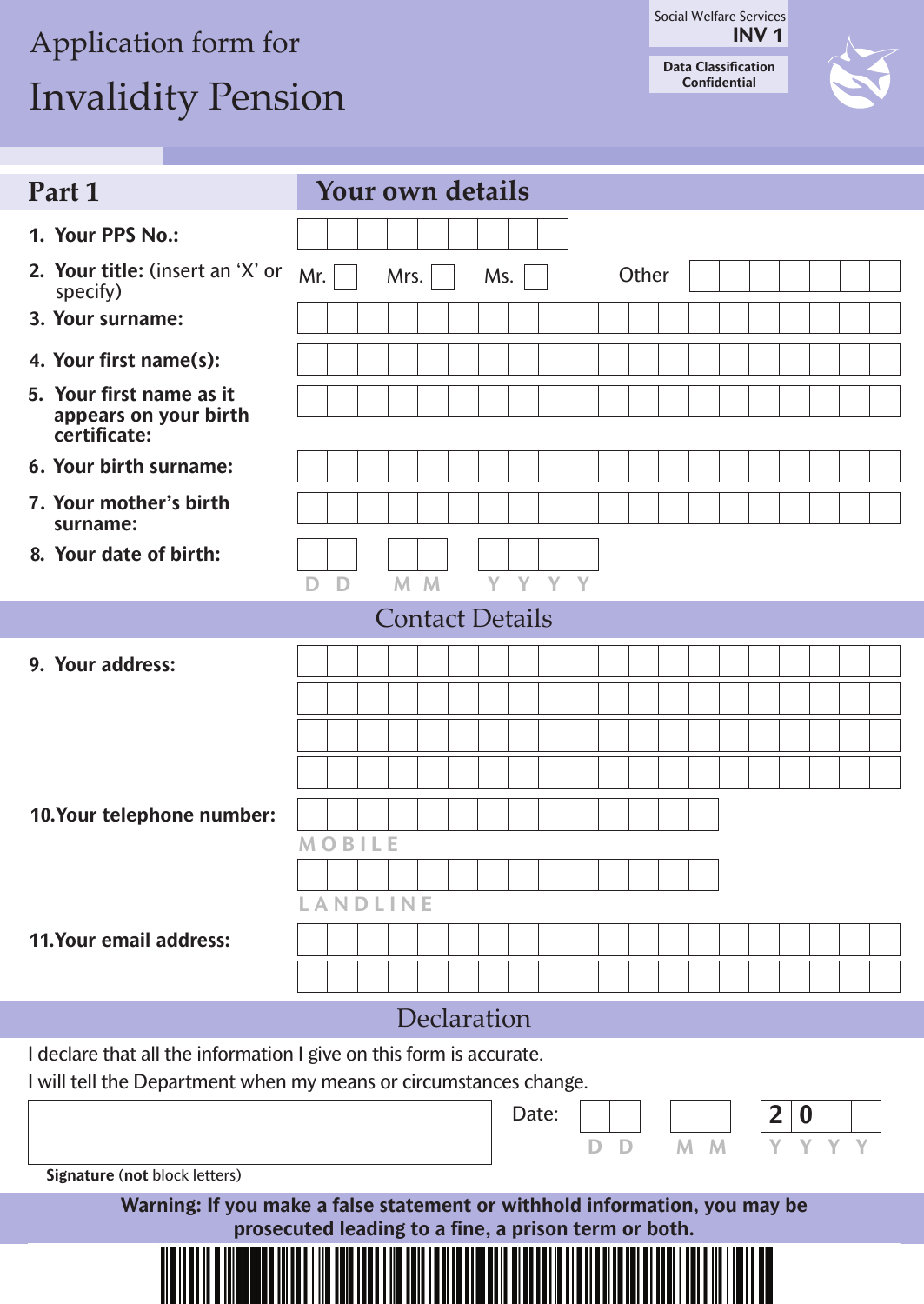### **Part 1 continued Your own details**



| Single    |  |
|-----------|--|
| Married   |  |
| Separated |  |
| Divorced  |  |
| Widowed   |  |

Cohabiting In a Civil Partnership A surviving Civil Partner A former Civil Partner (you were in a Civil Partnership that has since been dissolved)

#### **13.If you are married, in a civil partnership or cohabiting, from what date?**

|                                                                                                                                                          | D. | D              | M <sub>M</sub>              |   | Y.        | $\mathbf{Y}$ | $\mathbf{Y}$ |  |  |  |  |  |  |
|----------------------------------------------------------------------------------------------------------------------------------------------------------|----|----------------|-----------------------------|---|-----------|--------------|--------------|--|--|--|--|--|--|
| 14. What country were you<br>born in?                                                                                                                    |    |                |                             |   |           |              |              |  |  |  |  |  |  |
|                                                                                                                                                          |    |                |                             |   |           |              |              |  |  |  |  |  |  |
| 15. Do you live on an island<br>off the coast of Ireland?                                                                                                |    | Yes            |                             |   | <b>No</b> |              |              |  |  |  |  |  |  |
| If 'Yes', please state name<br>of this island:                                                                                                           |    |                |                             |   |           |              |              |  |  |  |  |  |  |
| 16. What is your illness or<br>incapacity?                                                                                                               |    |                |                             |   |           |              |              |  |  |  |  |  |  |
| 17. What date did this illness<br>or incapacity start?                                                                                                   |    | D <sub>D</sub> | M M                         |   |           | Y Y Y Y      |              |  |  |  |  |  |  |
| Part 2                                                                                                                                                   |    |                | Your work and claim details |   |           |              |              |  |  |  |  |  |  |
| 18. If you are getting any payment from this Department or the Health Service Executive (for<br>example, Supplementary Welfare Allowance), please state: |    |                |                             |   |           |              |              |  |  |  |  |  |  |
| Name of payment:                                                                                                                                         |    |                |                             |   |           |              |              |  |  |  |  |  |  |
| Your claim or reference<br>number:                                                                                                                       |    |                |                             |   |           |              |              |  |  |  |  |  |  |
| €<br>Amount:                                                                                                                                             |    |                |                             | ٠ |           |              | a week       |  |  |  |  |  |  |

**19.If you are not getting a payment, are you signing for 'credits', or are you sending in medical certificates for 'credits'?**

| Yes | No |
|-----|----|
|-----|----|

'Credits' are special contributions, similar to PRSI contributions, that the Department may give to people claiming certain social welfare payments. These 'credits' help to protect entitlements to benefits and pensions in the future.

#### **If 'Yes', please continue to do so until you receive further notice.**

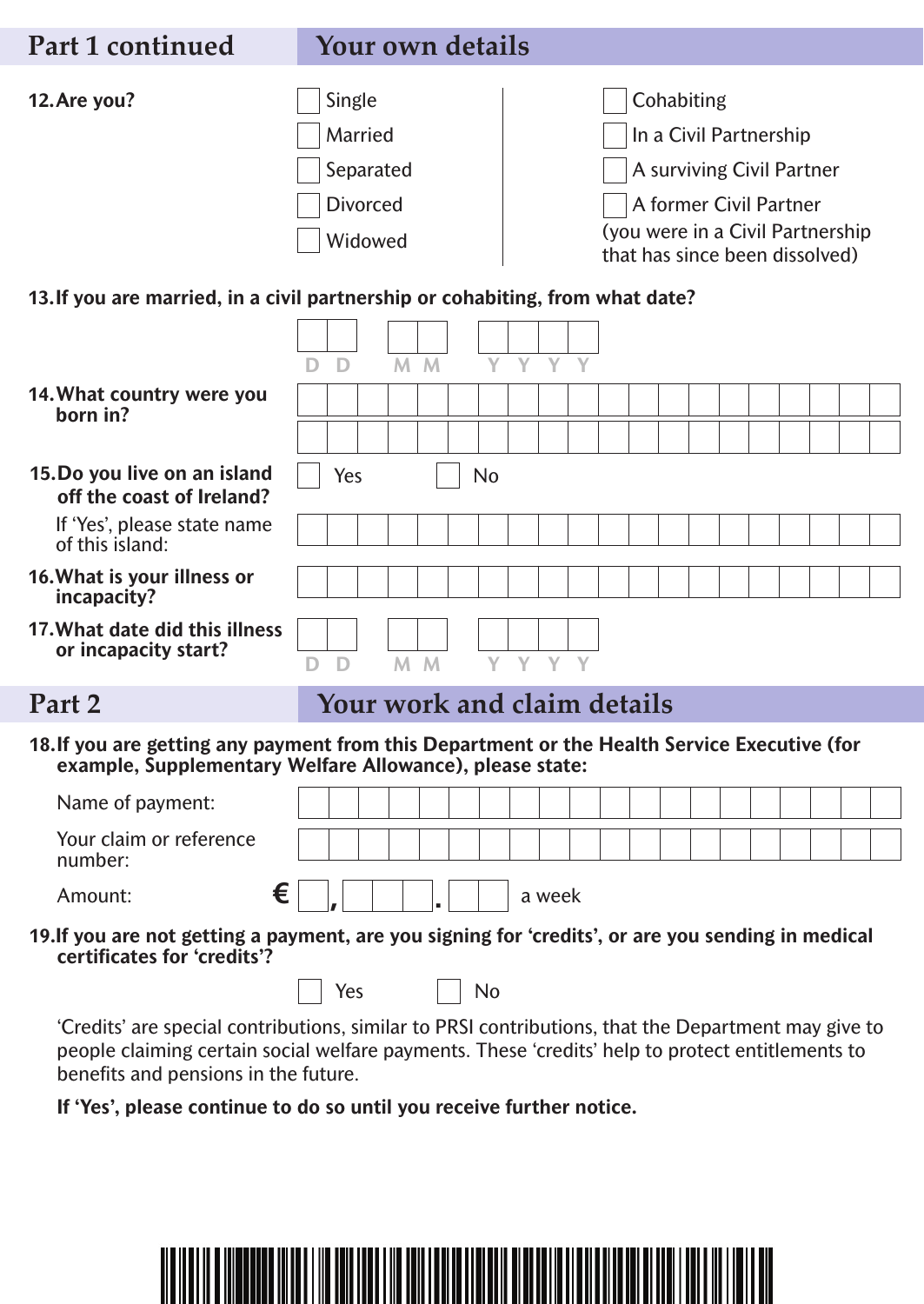## **Part 2 continued Your work and claim details**

| 20. If you are getting a pension or allowance from another country, please state:            |   |     |  |                |                                              |              |         |  |  |  |  |                                                                    |  |
|----------------------------------------------------------------------------------------------|---|-----|--|----------------|----------------------------------------------|--------------|---------|--|--|--|--|--------------------------------------------------------------------|--|
| Name of country:                                                                             |   |     |  |                |                                              |              |         |  |  |  |  |                                                                    |  |
| Your claim or reference<br>number:                                                           |   |     |  |                |                                              |              |         |  |  |  |  |                                                                    |  |
| €<br>Amount:                                                                                 |   |     |  |                |                                              |              | a week  |  |  |  |  |                                                                    |  |
|                                                                                              |   |     |  |                |                                              |              |         |  |  |  |  | Please attach your most recent payslip or letter from the Social   |  |
|                                                                                              |   |     |  |                | Security Agency confirming the above amount. |              |         |  |  |  |  |                                                                    |  |
| 21. If you are getting any other private or occupational pension or allowance, please state: |   |     |  |                |                                              |              |         |  |  |  |  |                                                                    |  |
| Who pays this pension:                                                                       |   |     |  |                |                                              |              |         |  |  |  |  |                                                                    |  |
| Your claim or reference<br>number:                                                           |   |     |  |                |                                              |              |         |  |  |  |  |                                                                    |  |
| €<br>Amount:                                                                                 |   |     |  |                |                                              |              | a week  |  |  |  |  |                                                                    |  |
|                                                                                              |   |     |  |                |                                              |              |         |  |  |  |  | Please attach your most recent payslip or letter from the people   |  |
|                                                                                              |   |     |  |                | who pay you confirming the above amount.     |              |         |  |  |  |  |                                                                    |  |
| 22. Where did you last work?                                                                 |   |     |  |                |                                              |              |         |  |  |  |  |                                                                    |  |
| Employer's name:                                                                             |   |     |  |                |                                              |              |         |  |  |  |  |                                                                    |  |
| Employer's address:                                                                          |   |     |  |                |                                              |              |         |  |  |  |  |                                                                    |  |
|                                                                                              |   |     |  |                |                                              |              |         |  |  |  |  |                                                                    |  |
|                                                                                              |   |     |  |                |                                              |              |         |  |  |  |  |                                                                    |  |
|                                                                                              |   |     |  |                |                                              |              |         |  |  |  |  |                                                                    |  |
| Job title:                                                                                   |   |     |  |                |                                              |              |         |  |  |  |  |                                                                    |  |
| Date you started working<br>there:                                                           |   |     |  |                |                                              |              |         |  |  |  |  |                                                                    |  |
|                                                                                              | D | D   |  | M M            | Y                                            | $\mathbf{Y}$ | Y       |  |  |  |  |                                                                    |  |
| Date you finished working                                                                    |   |     |  |                |                                              |              |         |  |  |  |  |                                                                    |  |
| there:                                                                                       |   | D   |  | M <sub>M</sub> |                                              |              | Y Y Y Y |  |  |  |  |                                                                    |  |
|                                                                                              |   |     |  |                |                                              |              |         |  |  |  |  | If you left employment within the last year you must send in a P45 |  |
|                                                                                              |   |     |  |                | or a letter from your last employer.         |              |         |  |  |  |  |                                                                    |  |
| Are you related to this<br>employer?                                                         |   | Yes |  |                | <b>No</b>                                    |              |         |  |  |  |  |                                                                    |  |
| If 'Yes', how are you related                                                                |   |     |  |                |                                              |              |         |  |  |  |  |                                                                    |  |

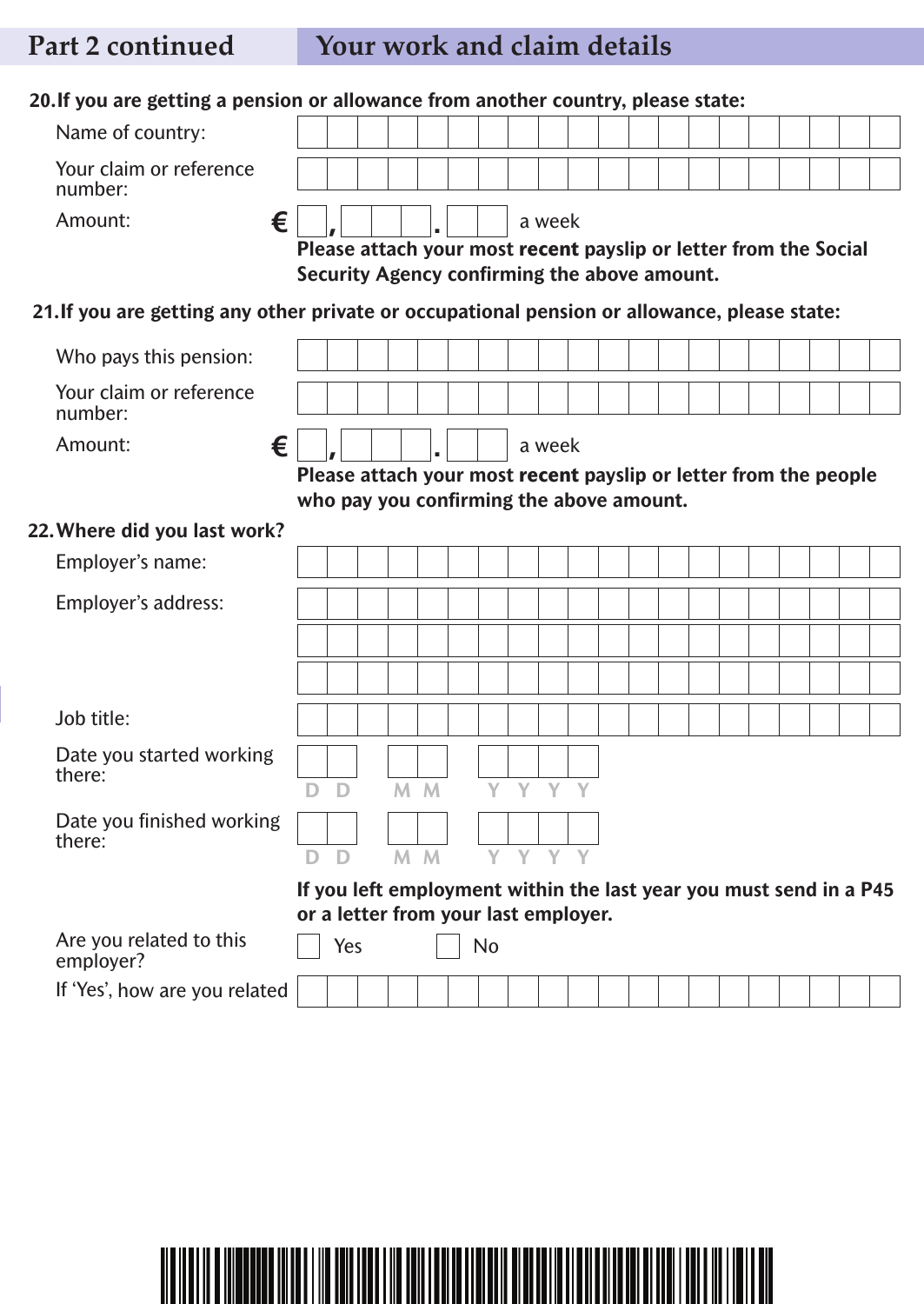## **Part 2 continued Your work and claim details**

| 23. Are you currently in work<br>or doing a course?                                   |                                 | Yes |                       |   |              | No                                           |   |       |   |  |  |  |               |                 |  |
|---------------------------------------------------------------------------------------|---------------------------------|-----|-----------------------|---|--------------|----------------------------------------------|---|-------|---|--|--|--|---------------|-----------------|--|
| If 'Yes', (insert an 'X' or                                                           |                                 |     | Employment            |   |              |                                              |   |       |   |  |  |  |               |                 |  |
| specify)                                                                              |                                 |     | <b>Voluntary work</b> |   |              |                                              |   |       |   |  |  |  |               |                 |  |
|                                                                                       |                                 |     |                       |   |              | Educational course (VTOS for example)        |   |       |   |  |  |  |               |                 |  |
|                                                                                       |                                 |     |                       |   |              | Rehabilitative or training course            |   |       |   |  |  |  |               |                 |  |
|                                                                                       |                                 |     |                       |   |              |                                              |   |       |   |  |  |  |               |                 |  |
|                                                                                       |                                 |     |                       |   |              | Rehabilitative or therapeutic employment     |   |       |   |  |  |  |               |                 |  |
|                                                                                       |                                 |     |                       |   |              | Other (please specify in the space provided) |   |       |   |  |  |  |               |                 |  |
|                                                                                       |                                 |     |                       |   |              |                                              |   |       |   |  |  |  |               |                 |  |
| What date did you start<br>this employment, scheme<br>or course?                      |                                 | D   | M                     | M |              | Y                                            |   | Y Y Y |   |  |  |  |               |                 |  |
| Who do you work for or                                                                |                                 |     |                       |   |              |                                              |   |       |   |  |  |  |               |                 |  |
| what course are you doing?<br>(Employer's name or<br>course name)                     |                                 |     |                       |   |              |                                              |   |       |   |  |  |  |               |                 |  |
| Address:                                                                              |                                 |     |                       |   |              |                                              |   |       |   |  |  |  |               |                 |  |
|                                                                                       |                                 |     |                       |   |              |                                              |   |       |   |  |  |  |               |                 |  |
|                                                                                       |                                 |     |                       |   |              |                                              |   |       |   |  |  |  |               |                 |  |
|                                                                                       |                                 |     |                       |   |              |                                              |   |       |   |  |  |  |               |                 |  |
| Employer's or course<br>centre's telephone number:                                    |                                 |     |                       |   |              |                                              |   |       |   |  |  |  | <b>MOBILE</b> |                 |  |
|                                                                                       |                                 |     |                       |   |              |                                              |   |       |   |  |  |  |               | <b>LANDLINE</b> |  |
| How many hours a week<br>do you work or attend<br>course:                             |                                 |     |                       |   | hours a week |                                              |   |       |   |  |  |  |               |                 |  |
| How much are you paid<br>€<br>for this work, scheme or                                |                                 |     |                       |   |              | gross pay a week                             |   |       |   |  |  |  |               |                 |  |
| course:<br>'Gross pay' is your pay before deductions such as tax, PRSI or union fees: | Please attach a recent payslip. |     |                       |   |              |                                              |   |       |   |  |  |  |               |                 |  |
| 24. Are you or have you ever                                                          |                                 | Yes |                       |   |              | No                                           |   |       |   |  |  |  |               |                 |  |
| been self-employed?                                                                   |                                 |     |                       |   |              |                                              |   |       |   |  |  |  |               |                 |  |
| 'Self-employed' is where you work for yourself and includes farming.                  |                                 |     |                       |   |              |                                              |   |       |   |  |  |  |               |                 |  |
| If 'Yes', please state:<br>Type of business you have                                  |                                 |     |                       |   |              |                                              |   |       |   |  |  |  |               |                 |  |
| or you had:                                                                           |                                 |     |                       |   |              |                                              |   |       |   |  |  |  |               |                 |  |
| Registered number of<br>business:                                                     |                                 |     |                       |   |              |                                              |   |       |   |  |  |  |               |                 |  |
| Date you started your self-<br>employment:                                            | D                               | D   | M <sub>M</sub>        |   |              | Y                                            |   | Y Y Y |   |  |  |  |               |                 |  |
| Date you finished being<br>self-employed (if<br>applicable):                          |                                 |     | M                     | M |              | Y                                            | Y |       | Y |  |  |  |               |                 |  |
|                                                                                       |                                 |     |                       |   |              |                                              |   |       |   |  |  |  |               |                 |  |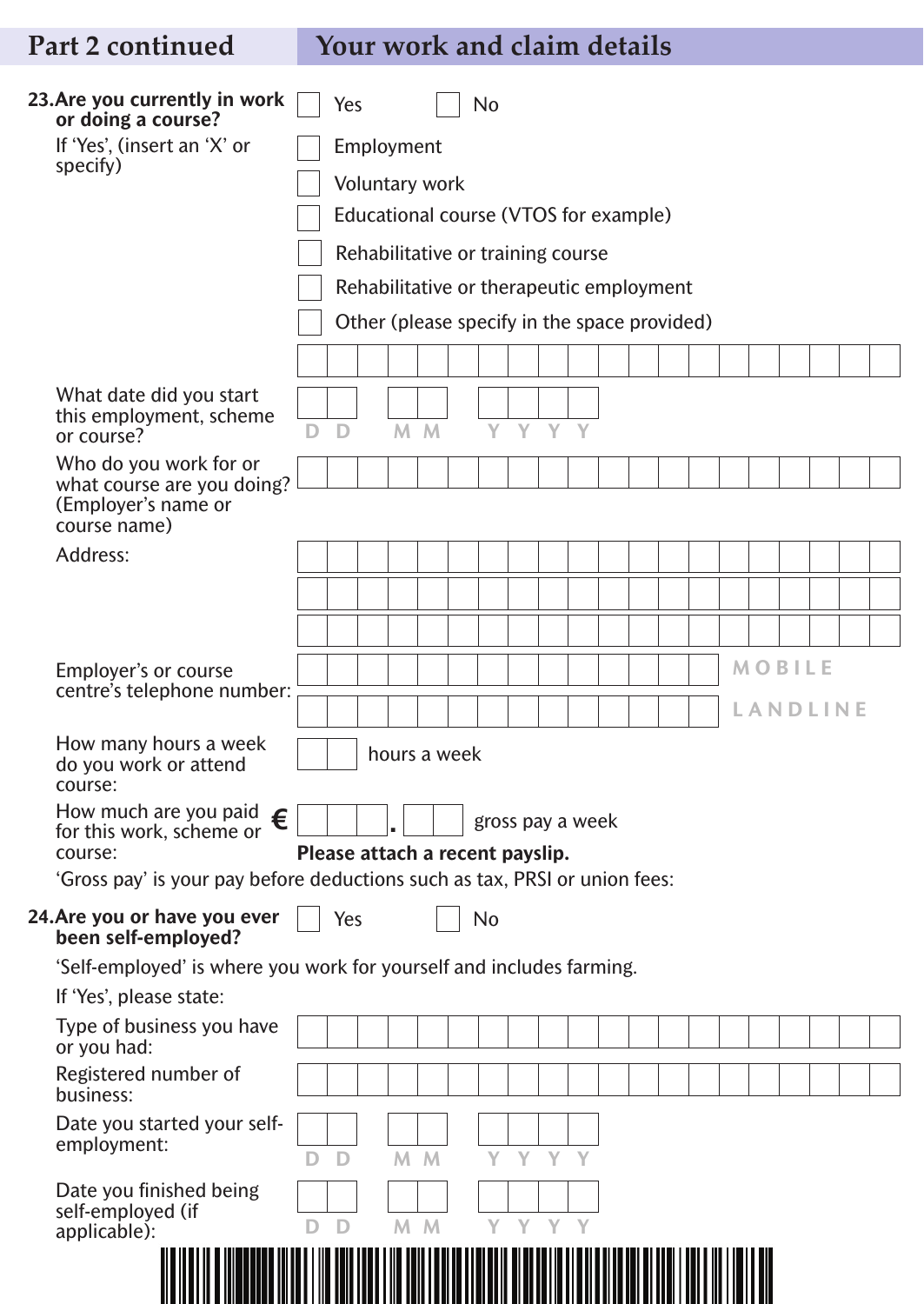#### **25.If you have ever lived or been employed outside the Republic of Ireland, please specify the details below. We will notify other countries covered by EU Regulations or Bilateral Agreements that you may be entitled to a pension from them.**

| Country:                                                                           |   |   |                               |                |   |   |       |  |                                                                |  |  |  |  |
|------------------------------------------------------------------------------------|---|---|-------------------------------|----------------|---|---|-------|--|----------------------------------------------------------------|--|--|--|--|
| Employer's name:                                                                   |   |   |                               |                |   |   |       |  |                                                                |  |  |  |  |
| Employer's address:                                                                |   |   |                               |                |   |   |       |  |                                                                |  |  |  |  |
|                                                                                    |   |   |                               |                |   |   |       |  |                                                                |  |  |  |  |
|                                                                                    |   |   |                               |                |   |   |       |  |                                                                |  |  |  |  |
|                                                                                    |   |   |                               |                |   |   |       |  |                                                                |  |  |  |  |
| Your social insurance<br>number while there:                                       |   |   |                               |                |   |   |       |  |                                                                |  |  |  |  |
| Date you started working                                                           |   |   |                               |                |   |   |       |  |                                                                |  |  |  |  |
| there:                                                                             | D | D |                               | M <sub>M</sub> | Y |   | Y Y Y |  |                                                                |  |  |  |  |
| Date you finished working<br>there:                                                |   |   |                               |                |   |   |       |  |                                                                |  |  |  |  |
|                                                                                    | D | D |                               | M <sub>M</sub> | Y | Y | Y Y   |  |                                                                |  |  |  |  |
| Type of work:                                                                      |   |   |                               |                |   |   |       |  |                                                                |  |  |  |  |
| Note: A separate sheet of paper can be used for more details if needed.            |   |   |                               |                |   |   |       |  |                                                                |  |  |  |  |
| 26. If you own, work or rent a farm or land, please state:                         |   |   |                               |                |   |   |       |  |                                                                |  |  |  |  |
|                                                                                    |   |   |                               |                |   |   |       |  |                                                                |  |  |  |  |
| Size of farm or land:                                                              |   |   |                               | acres          |   |   |       |  |                                                                |  |  |  |  |
| Net yearly income                                                                  |   |   |                               |                |   |   |       |  |                                                                |  |  |  |  |
| €<br>or rent from farm or<br>land:                                                 |   |   | deducting operating expenses. |                |   |   |       |  | 'Net yearly income' is money you have made from the farm after |  |  |  |  |
|                                                                                    |   |   |                               |                |   |   |       |  |                                                                |  |  |  |  |
| Their surname:                                                                     |   |   |                               |                |   |   |       |  |                                                                |  |  |  |  |
| Their first name(s):                                                               |   |   |                               |                |   |   |       |  |                                                                |  |  |  |  |
| Their address:                                                                     |   |   |                               |                |   |   |       |  |                                                                |  |  |  |  |
|                                                                                    |   |   |                               |                |   |   |       |  |                                                                |  |  |  |  |
|                                                                                    |   |   |                               |                |   |   |       |  |                                                                |  |  |  |  |
| 27. If you own a farm or land but do not work it, please state who works the farm: |   |   |                               |                |   |   |       |  |                                                                |  |  |  |  |

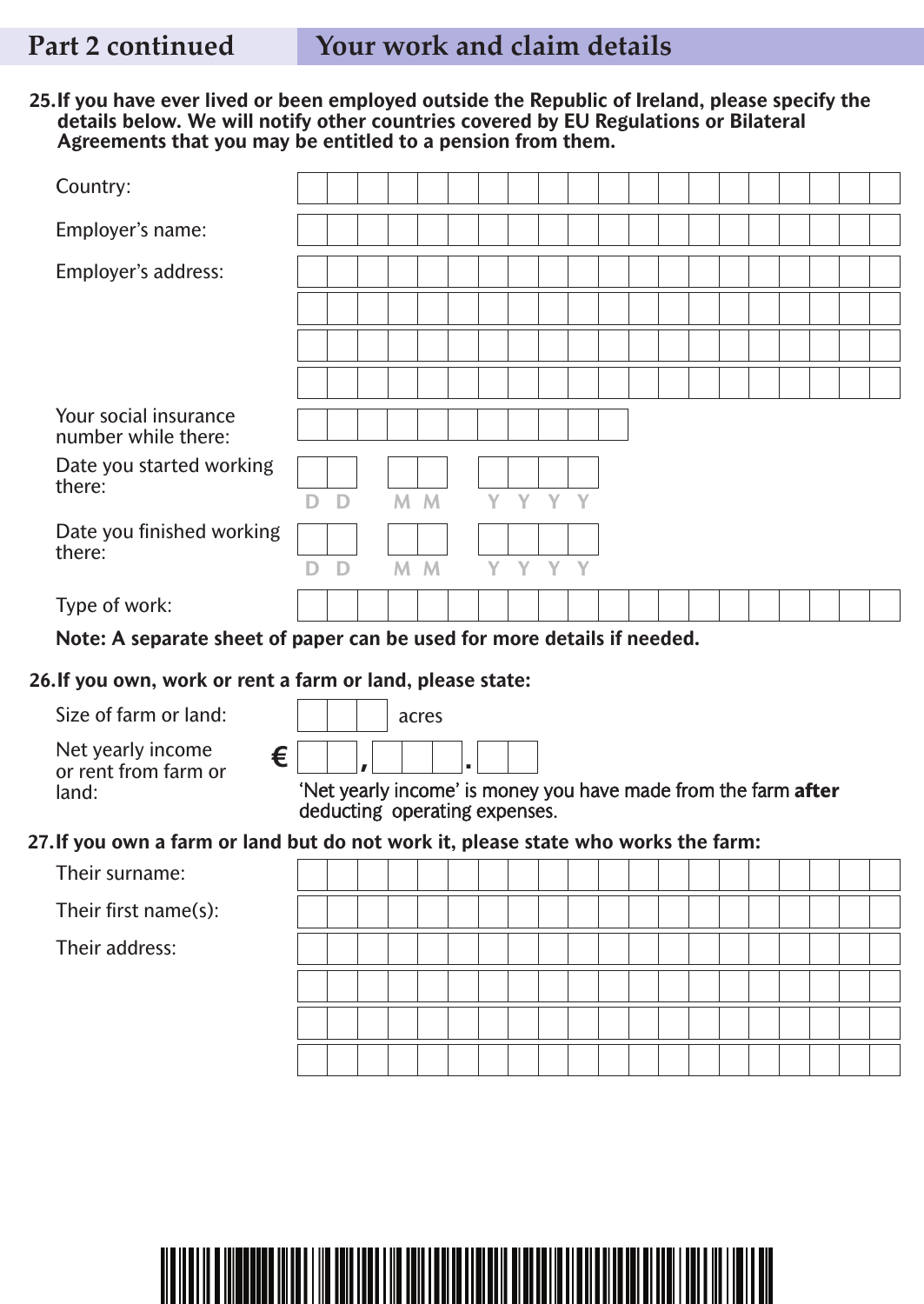**You can get your payment at your local post office or direct to your current, deposit or savings account in a financial institution. Please complete one option below.**

|                                                                                                                                         |                                                                                              |  |                              | <b>Post Office</b> |       |   |   |                |         |                |                        |         |  |
|-----------------------------------------------------------------------------------------------------------------------------------------|----------------------------------------------------------------------------------------------|--|------------------------------|--------------------|-------|---|---|----------------|---------|----------------|------------------------|---------|--|
| <b>Post Office address:</b>                                                                                                             |                                                                                              |  |                              |                    |       |   |   |                |         |                |                        |         |  |
| If you are unable to collect or cash your payment at the post office and you want someone else<br>(known as an agent) to do so for you. |                                                                                              |  |                              |                    |       |   |   |                |         |                |                        |         |  |
| Your agent's name:                                                                                                                      |                                                                                              |  |                              |                    |       |   |   |                |         |                |                        |         |  |
| Your agent's address:                                                                                                                   |                                                                                              |  |                              |                    |       |   |   |                |         |                |                        |         |  |
|                                                                                                                                         |                                                                                              |  |                              |                    |       |   |   |                |         |                |                        |         |  |
|                                                                                                                                         |                                                                                              |  |                              |                    |       |   |   |                |         |                |                        |         |  |
|                                                                                                                                         |                                                                                              |  |                              |                    | Date: | D | D |                | $M$ $M$ | $\overline{2}$ | $\boldsymbol{0}$       | Y Y Y Y |  |
| Your Signature (not block letters)                                                                                                      |                                                                                              |  |                              |                    |       |   |   |                |         |                |                        |         |  |
| I agree to act as agent for the person named in Part 1.                                                                                 |                                                                                              |  |                              |                    |       |   |   |                |         |                |                        |         |  |
|                                                                                                                                         |                                                                                              |  |                              |                    | Date: |   |   | D <sub>1</sub> | $M$ $M$ | $\mathbf{2}$   | $\boldsymbol{0}$<br>Y. | Y.      |  |
| Signature of agent (not block letters)                                                                                                  |                                                                                              |  |                              |                    |       |   |   |                |         |                |                        |         |  |
|                                                                                                                                         |                                                                                              |  | <b>Financial Institution</b> |                    |       |   |   |                |         |                |                        |         |  |
|                                                                                                                                         | You will get the following details printed on statements from your<br>financial institution. |  |                              |                    |       |   |   |                |         |                |                        |         |  |
| Name of financial institution:                                                                                                          |                                                                                              |  |                              |                    |       |   |   |                |         |                |                        |         |  |
| Sort code:                                                                                                                              |                                                                                              |  |                              |                    |       |   |   |                |         |                |                        |         |  |
| Account number:                                                                                                                         |                                                                                              |  |                              |                    |       |   |   |                |         |                |                        |         |  |
| <b>Bank Identifier Code (BIC):</b>                                                                                                      |                                                                                              |  |                              |                    |       |   |   |                |         |                |                        |         |  |
| <b>International Bank Account</b><br>Number (IBAN):                                                                                     |                                                                                              |  |                              |                    |       |   |   |                |         |                |                        |         |  |
|                                                                                                                                         |                                                                                              |  |                              |                    |       |   |   |                |         |                |                        |         |  |
| Name(s) of account holder(s):                                                                                                           |                                                                                              |  |                              |                    |       |   |   |                |         |                |                        |         |  |
| Name 1:                                                                                                                                 |                                                                                              |  |                              |                    |       |   |   |                |         |                |                        |         |  |
| Name 2 (if any):                                                                                                                        |                                                                                              |  |                              |                    |       |   |   |                |         |                |                        |         |  |
|                                                                                                                                         |                                                                                              |  |                              |                    |       |   |   |                |         |                |                        |         |  |

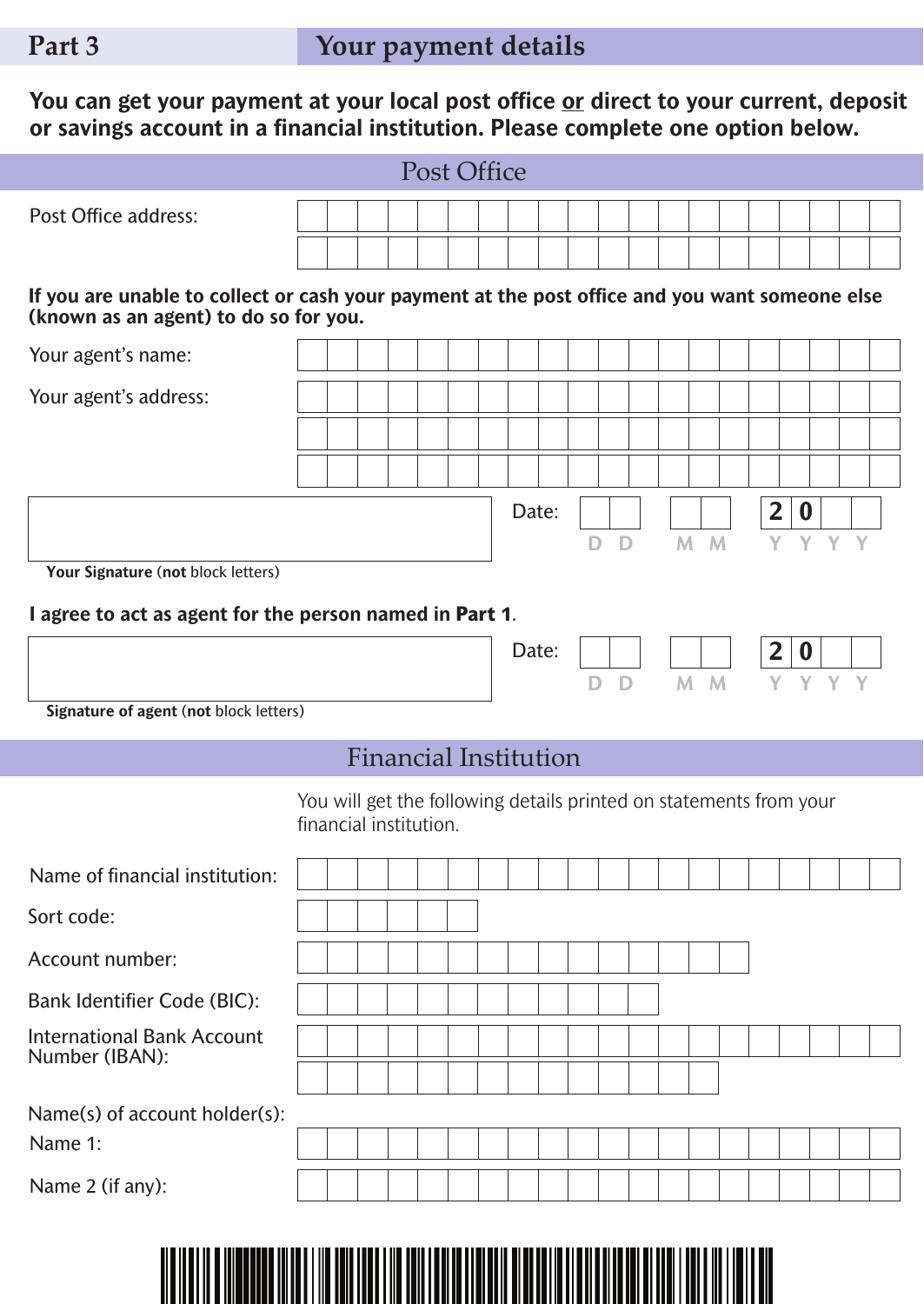### **Part 4 Details of your qualified child(ren)**

| 28. How many children do<br>you wish to claim for? |     | under<br>age 18<br>age 18 - 22 in full-<br>time education |  |  |           |  |  | You must attach written confirmation<br>from the school or college for the<br>children aged 18 - 22 |  |  |  |  |  |
|----------------------------------------------------|-----|-----------------------------------------------------------|--|--|-----------|--|--|-----------------------------------------------------------------------------------------------------|--|--|--|--|--|
| <b>Please state child's:</b>                       |     |                                                           |  |  |           |  |  |                                                                                                     |  |  |  |  |  |
| Surname:                                           |     |                                                           |  |  |           |  |  |                                                                                                     |  |  |  |  |  |
| First name(s):                                     |     |                                                           |  |  |           |  |  |                                                                                                     |  |  |  |  |  |
| PPS No.:                                           |     |                                                           |  |  |           |  |  |                                                                                                     |  |  |  |  |  |
| Surname:                                           |     |                                                           |  |  |           |  |  |                                                                                                     |  |  |  |  |  |
| First name(s):                                     |     |                                                           |  |  |           |  |  |                                                                                                     |  |  |  |  |  |
| PPS No.:                                           |     |                                                           |  |  |           |  |  |                                                                                                     |  |  |  |  |  |
| Surname:                                           |     |                                                           |  |  |           |  |  |                                                                                                     |  |  |  |  |  |
| First name(s):                                     |     |                                                           |  |  |           |  |  |                                                                                                     |  |  |  |  |  |
| PPS No.:                                           |     |                                                           |  |  |           |  |  |                                                                                                     |  |  |  |  |  |
| Surname:                                           |     |                                                           |  |  |           |  |  |                                                                                                     |  |  |  |  |  |
| First name(s):                                     |     |                                                           |  |  |           |  |  |                                                                                                     |  |  |  |  |  |
| PPS No.:                                           |     |                                                           |  |  |           |  |  |                                                                                                     |  |  |  |  |  |
| Surname:                                           |     |                                                           |  |  |           |  |  |                                                                                                     |  |  |  |  |  |
| First name(s):                                     |     |                                                           |  |  |           |  |  |                                                                                                     |  |  |  |  |  |
| PPS No.:                                           |     |                                                           |  |  |           |  |  |                                                                                                     |  |  |  |  |  |
| 29. Are all of these children<br>living with you?  | Yes |                                                           |  |  | <b>No</b> |  |  |                                                                                                     |  |  |  |  |  |

**If 'No', you can use a separate sheet of paper for the details.**

### **Part 5**

### **Other payments**

Living Alone Increase

You may get a Living Alone Increase if you live alone or mainly alone.

For more information, log on to **www.welfare.ie**.

#### **30.If you wish to claim a Living Alone Increase, please state:**

Date you started living alone or mainly alone:



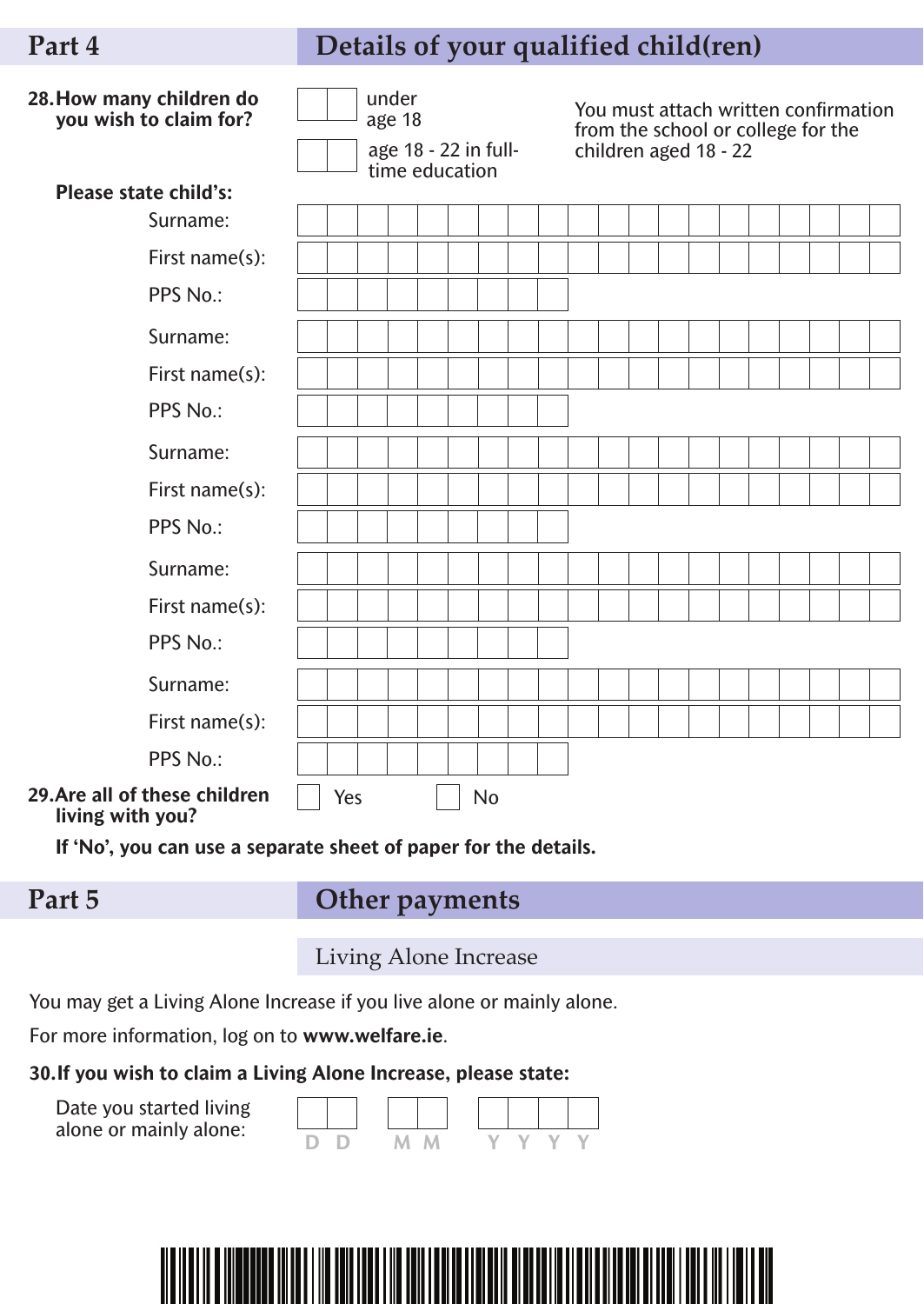|  | Part 5 continued |  |
|--|------------------|--|
|--|------------------|--|

## **Other** payments

Fuel Allowance

**This allowance is means tested and is subject to your household composition. Only one person in a household can get this allowance.**

| 31. Do you wish to apply for a Fuel Allowance?                          |                                                                |                                                                                                 |
|-------------------------------------------------------------------------|----------------------------------------------------------------|-------------------------------------------------------------------------------------------------|
| If 'No', please go to Part 6.                                           | Yes<br><b>No</b>                                               |                                                                                                 |
|                                                                         | If 'Yes', please complete fully the remainder of this section. |                                                                                                 |
| 32. Your details.                                                       |                                                                |                                                                                                 |
| €<br>Total weekly income:                                               |                                                                |                                                                                                 |
|                                                                         |                                                                | Please provide documentary evidence for all other income other                                  |
|                                                                         | than that stated already on this form.                         |                                                                                                 |
| Total savings/<br>€<br>investments:                                     |                                                                |                                                                                                 |
|                                                                         |                                                                | Please provide documentary evidence for all of these savings and                                |
| Value of property:                                                      | investments.                                                   |                                                                                                 |
| €<br>(other than family                                                 |                                                                |                                                                                                 |
| home)                                                                   |                                                                | Please provide documentary details for all other properties you                                 |
| Rent from all property:                                                 | have including address and valuation.                          |                                                                                                 |
| €<br>(other than family                                                 | a week                                                         |                                                                                                 |
| home)                                                                   |                                                                | Please provide documentary details of all rents from other property.                            |
| Have you any other income                                               | Yes<br><b>No</b>                                               |                                                                                                 |
| such as maintenance:                                                    | If 'Yes', please provide documentary evidence.                 |                                                                                                 |
|                                                                         |                                                                | 33. The following persons other than my spouse, civil partner, cohabitant or children that I am |
| claiming an increase for live with me.                                  | <b>Person 1</b>                                                |                                                                                                 |
|                                                                         |                                                                |                                                                                                 |
| Name:                                                                   |                                                                |                                                                                                 |
| PPS No.:                                                                |                                                                |                                                                                                 |
| €<br>Gross weekly income:                                               |                                                                |                                                                                                 |
| Total savings/<br>€<br>investments/property<br>value: (not family home) |                                                                |                                                                                                 |
| <b>Profit from business:</b><br>€                                       |                                                                | a year                                                                                          |
|                                                                         | <b>Person 2</b>                                                |                                                                                                 |
| Name:                                                                   |                                                                |                                                                                                 |
| PPS No.:                                                                |                                                                |                                                                                                 |
| Gross weekly income:<br>€                                               |                                                                |                                                                                                 |
| Total savings/<br>€<br>investments/property<br>value: (not family home) |                                                                |                                                                                                 |
| €<br><b>Profit from business:</b>                                       |                                                                | a year                                                                                          |
|                                                                         |                                                                |                                                                                                 |

<u> Aleksand da kasar sa kasar sa kasar sa kasar sa kasar sa kasar sa kasar sa kasar sa kasar sa kasar sa kasar</u>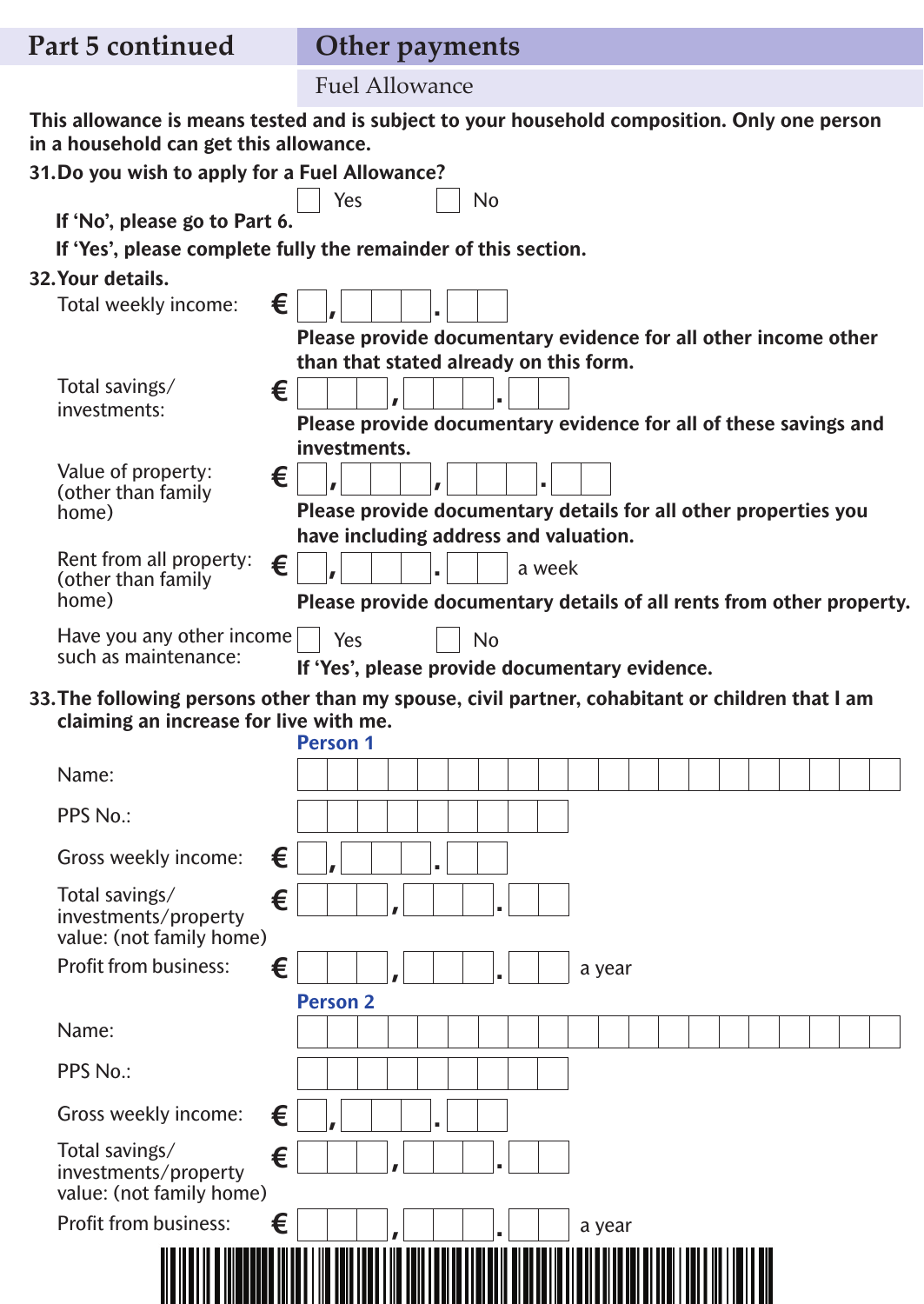| Part 6                                                                             | Your spouse's, civil partner's or<br>cohabitant details                                       |                                   |  |  |  |
|------------------------------------------------------------------------------------|-----------------------------------------------------------------------------------------------|-----------------------------------|--|--|--|
| 34. Their PPS No.:                                                                 |                                                                                               |                                   |  |  |  |
| 35. Their title: (insert an 'X' or $Mr.$<br>specify)                               | Mrs.<br>Other<br>Ms.                                                                          |                                   |  |  |  |
| 36. Their surname:                                                                 |                                                                                               |                                   |  |  |  |
| 37. Their first name(s):                                                           |                                                                                               |                                   |  |  |  |
| 38. Their birth surname:                                                           |                                                                                               |                                   |  |  |  |
| 39. Their mother's birth<br>surname:                                               |                                                                                               |                                   |  |  |  |
| 40. Their date of birth:                                                           |                                                                                               |                                   |  |  |  |
|                                                                                    | Y Y Y Y<br>M <sub>M</sub><br>D                                                                |                                   |  |  |  |
| 41. Their address:                                                                 |                                                                                               |                                   |  |  |  |
| Only answer this question if<br>you are married, in a civil                        |                                                                                               |                                   |  |  |  |
| partnership or civil union and<br>do not live together.                            |                                                                                               |                                   |  |  |  |
|                                                                                    |                                                                                               |                                   |  |  |  |
| Part 7                                                                             | Your spouse's, civil partner's or cohabitant's<br>work and claim details                      |                                   |  |  |  |
|                                                                                    | 42. Do you wish to claim an increase for your spouse, civil partner or cohabitant?            |                                   |  |  |  |
|                                                                                    | <b>No</b><br>Yes                                                                              |                                   |  |  |  |
| If 'No', please go to Part 8.                                                      |                                                                                               |                                   |  |  |  |
| If 'Yes', please complete fully the remainder of this section.                     |                                                                                               |                                   |  |  |  |
| please state:                                                                      | 43. If they are employed or self-employed (including earnings from farming or renting land),  |                                   |  |  |  |
| €<br>Gross income:                                                                 | a week<br>evidence.                                                                           | <b>Please provide documentary</b> |  |  |  |
|                                                                                    | 44. If they have income from any other source, such as an occupational pension, please state: |                                   |  |  |  |
| €<br>Gross income:                                                                 | a week<br>evidence.                                                                           | <b>Please provide documentary</b> |  |  |  |
| <b>Health Service Executive, please state:</b>                                     | 45. If they are getting or have applied for any payment(s) from this Department or from the   |                                   |  |  |  |
| Name of payment:                                                                   |                                                                                               |                                   |  |  |  |
| €<br>Amount:                                                                       | a week                                                                                        |                                   |  |  |  |
| 46. If they are getting a pension or allowance from another country, please state: |                                                                                               |                                   |  |  |  |
| Name of country:                                                                   |                                                                                               |                                   |  |  |  |
|                                                                                    |                                                                                               |                                   |  |  |  |
| Their claim or reference<br>number:<br>€<br>Amount (in euros):                     |                                                                                               |                                   |  |  |  |

| <u>HELLEN HELLEN OLI HELLEN HELLEN HELLEN HELLEN HELLEN HELLEN HELLEN HELLEN HELLEN HELLEN HELLEN HELLEN HELLEN </u> |  |
|----------------------------------------------------------------------------------------------------------------------|--|